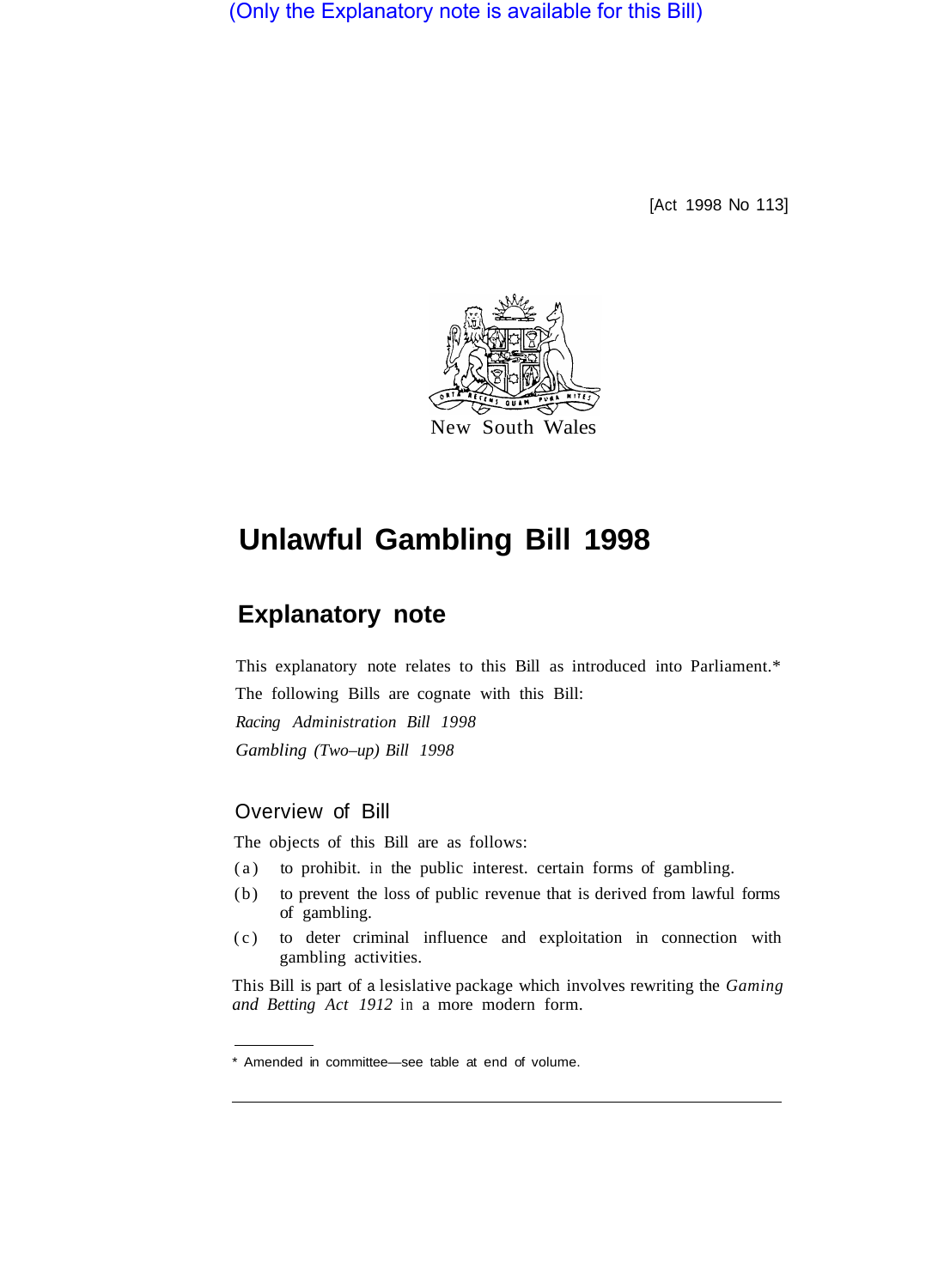Explanatory note

In updating the provisions of the *Gaming and Betting Act 1912,* this Bill:

- (a) removes a number of obsolete concepts and provisions (such as the offence relating to reputed cheats) while strengthening existing prohibitions that are still relevant in the public interest, and
- (b) rationalises and identifies more clearly the forms of gambling that are lawful and those that are unlawful, and
- (c) continues existing prohibitions such as carrying on unlicensed bookmaking activities, conducting or playing unlawful games (eg games of chance that are associated with casino gaming) and operating premises that are used for gambling.

This Bill also amends the *Crimes Act 1900* to create an indictable offence of conducting an unlawful gambling operation (ie an organised operation that involves certain elements such as running at least 2 premises used for gambling).

# Outline of provisions

## **Part 1 Preliminary**

**Clause 1** sets out the name (also called the short title) of the proposed Act.

**Clause 2** provides for the commencement of the proposed Act on a day or days to be appointed by proclamation.

**Clause 3** specifies the objects of the proposed Act as described in the above overview.

**Clause 4** defines certain words and expressions used in the proposed Act. The term *gambling* is used in the proposed Act as a collective term that includes gaming. betting or wagering.

**Clause 5** defines the term *unlawful game* in much the same way as it is presently defined under section 17 of the *Gaming and Betting Act 1912.* The term generally covers those types of games that are associated with casino gaming.

**Clause 6** defines the term *prohibited gaming device.* The term generally covers devices that are designed or used for the purposes of gambling.

**Clause 7** specifies the forms of gambling that are lawful under other Acts (and will therefore not be prohibited by the proposed Act). These lawful forms of gambling include totalizator betting conducted in accordance with the *Totalizator Act 1997,* gambling at the licensed casino and conducting or participating in authorised public lotteries.

Explanatory note page 2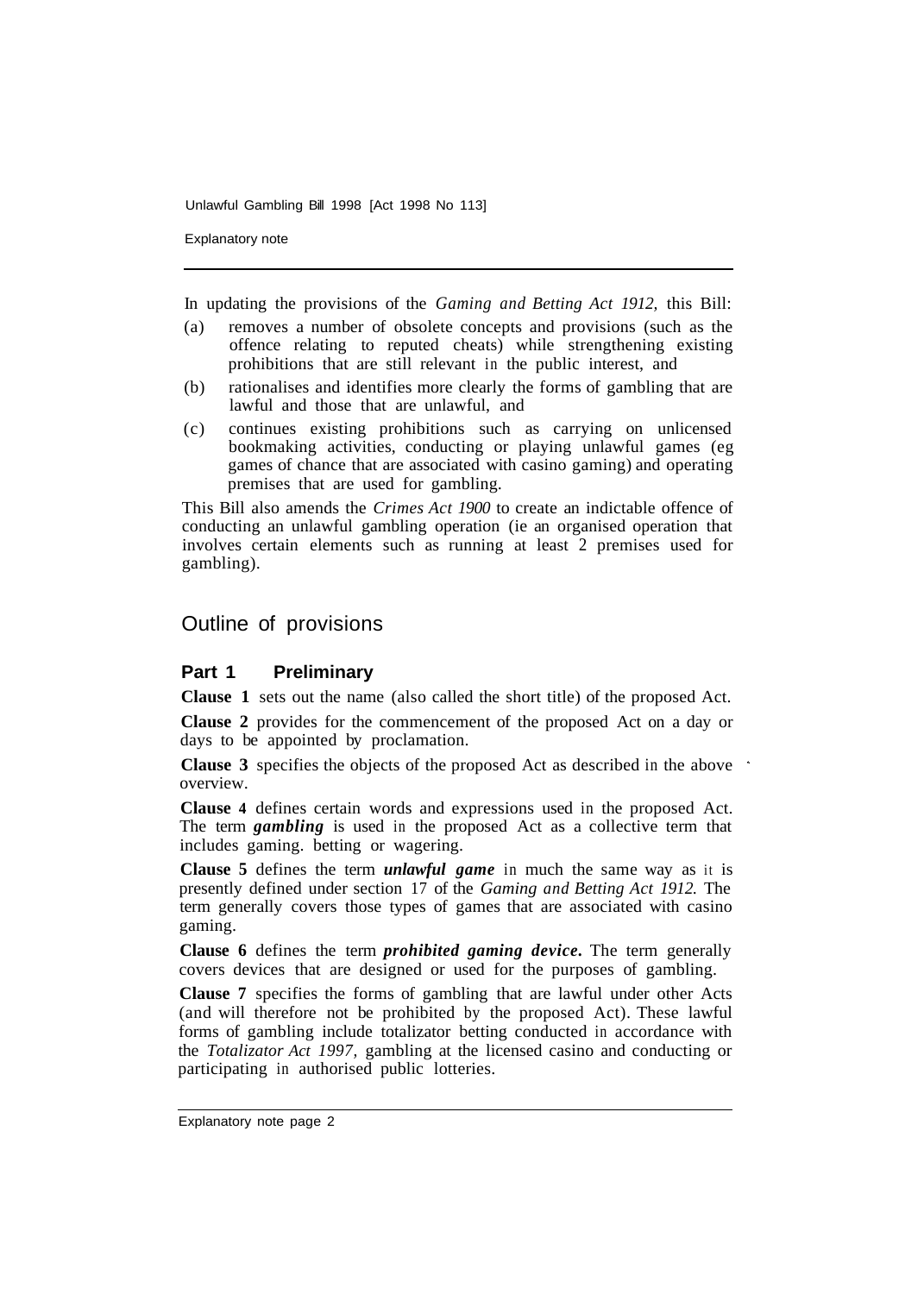Explanatory note

# **Part 2 Unlawful gambling activities**

#### **Division 1 Unlawful betting and bookmaking**

**Clause 8** makes it unlawful to engage in certain betting activities, including betting with unlicensed bookmakers via the Internet or other on-line telecommunications system.

**Clause 9** prohibits bookmaking by unlicensed bookmakers. A licensed bookmaker cannot carry on bookmaking unless the bookmaker is at a licensed racecourse, however this restriction does not apply in relation to approved call of the card betting or doubles betting.

**Clause 10** prohibits persons betting with unlicensed bookmakers.

**Clause 11** prohibits persons having a financial interest in an unlawful bookmaking business.

#### **Division 2 Unlawful gaming**

**Clause 12** prohibits the organising or conducting of an unlawful game.

**Clause 13** prohibits the selling of tickets (or any thing that provides an opportunity to participate) in an unlawful game.

**Clause 13** prohibits persons from participating in an unlawful game.

**Clause 15** prohibits the possession of prohibited gaming devices and permitting the use or operation of such devices.

#### **Division 3 Miscellaneous gambling offences**

**Clause 16** prohibits gambling with persons who are under the age of 18. This offence includes inducing minors to gamble.

**Clause 17** prohibits gambling by persons who are under the age of 18.

**Clause 18** prohibits cheating by persons who are engaged in lawful forms of gambling.

**Clause 19** prohibits the possession of an unlawful gambling aid (ie any article or money used for unlawful gambling) and any documents. records, devices or programs that are used in connection with unlawful gambling.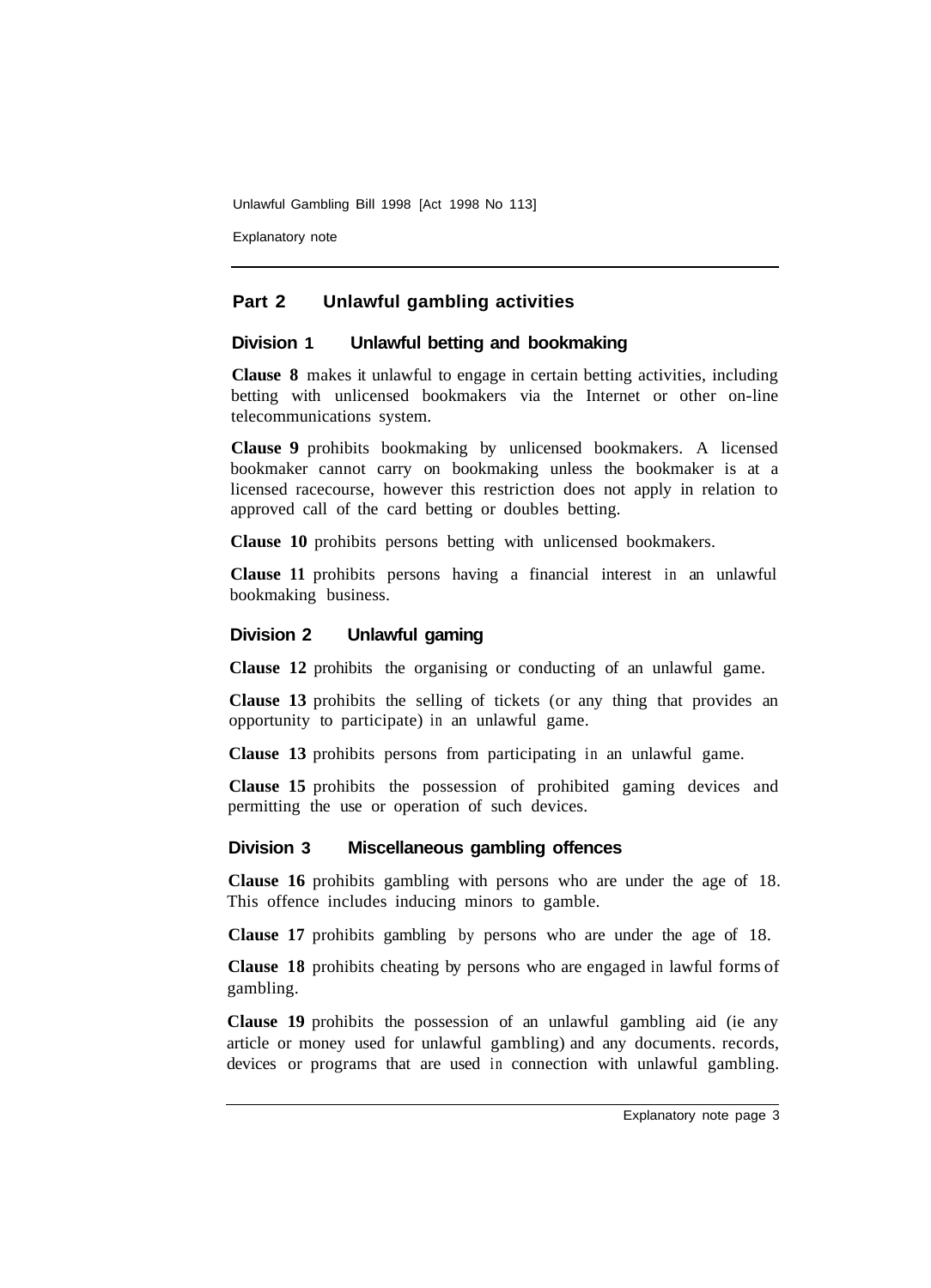Explanatory note

## **Part 3 Unlawful gambling premises**

#### **Division 1 Declared gambling premises**

**Clause 20** provides that a Local Court may make an interim declaration that premises are gambling premises (ie premises that are used for playing unlawful games or for unlawful bookmaking activities).

**Clause 21** requires notice of an interim declaration to be provided to the owner or occupier of the premises.

**Clause 22** provides that the owner or occupier of the premises that are the subject of an interim declaration may apply for the revocation of the declaration.

**Clause 23** provides for the revocation of an interim declaration by the Local Court.

**Clause 24** provides that the Local Court may make a final declaration that premises are gambling premises.

**Clause 25** allows submissions to be made as to whether the use of any declared gambling premises for the purposes of any business activity should be prohibited by the Local Court.

**Clause 26** prohibits the use of any declared gambling premises for the purposes of any business activity.

**Clause 27** requires notice of a final declaration, or of the revocation of an interim declaration. to be provided to the owner or occupier of the premises concerned.

**Clause 28** provides for the revocation of a final declaration by the Local Court.

**Clause 29** requires the Registrar-General to be notified of the making or revocation of an interim or final declaration.

#### **Division 2 Offences relating to gambling premises**

**Clause 30** provides for the application of offences under the proposed Division to declared gambling premises.

**Clause 31** prohibits the owner or occupier of premises from allowing the premises to be used as gambling premises.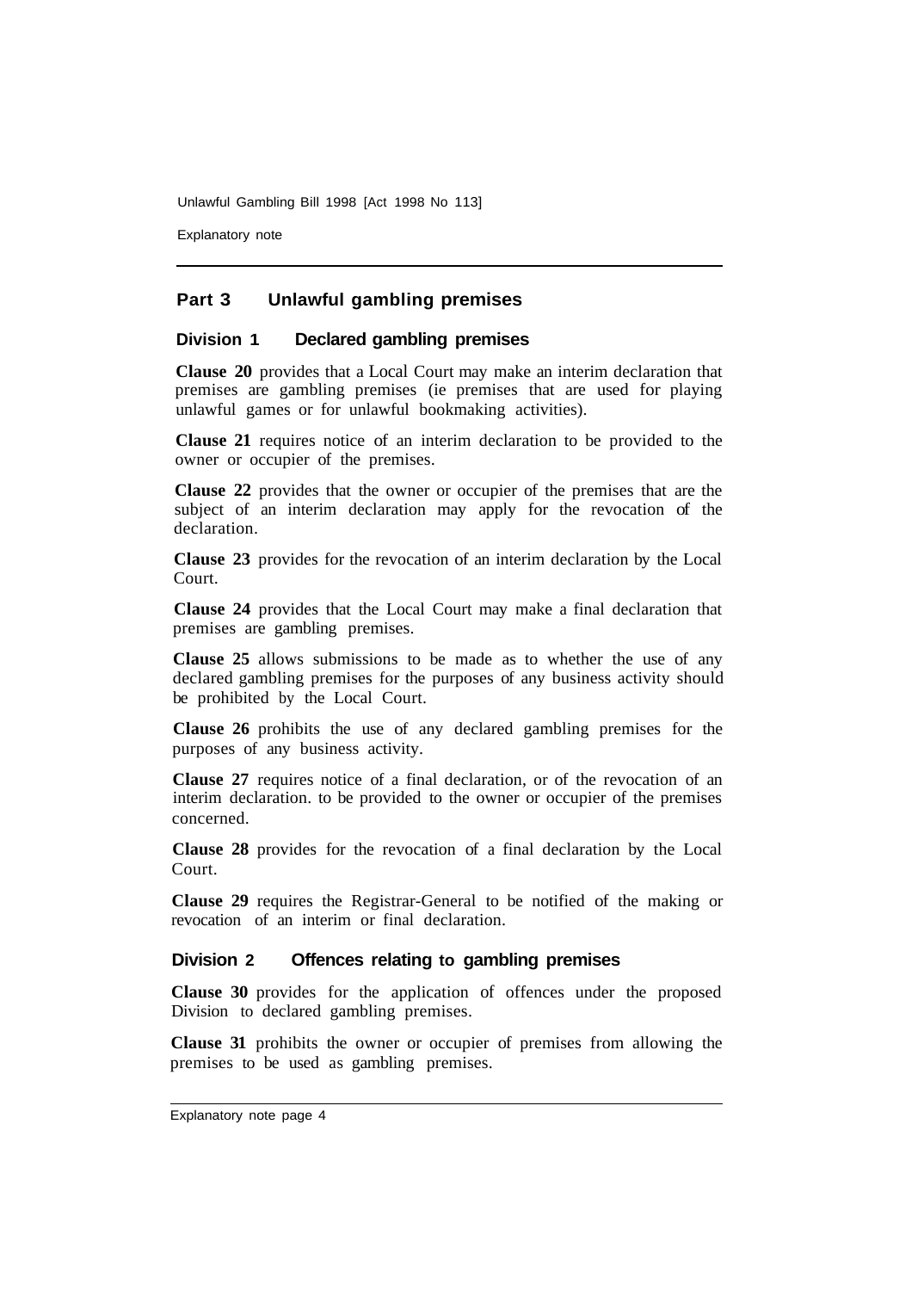Explanatory note

**Clause 32** prohibits the occupier of premises from allowing the premises to be used as gambling premises.

**Clause 33** prohibits the organising or conducting of gambling premises.

**Clause 34** creates the offence of being found on gambling premises otherwise than for a lawful purpose.

**Clause 35** provides that the owner of declared gambling premises commits an offence if the premises are used as gambling premises while the declaration is in force.

**Clause 36** provides that the occupier of declared gambling premises commits an offence if the premises are used as gambling premises while the declaration is in force.

**Clause 37** creates the offence of being found on declared gambling premises otherwise than for a lawful purpose.

#### **Part 4 Enforcement**

**Clause 38** provides for the removal of persons from racecourses or other premises if they are carrying on unlawful betting activities.

**Clause 39** prohibits the obstruction of police officers in connection with their authority to enter premises under the proposed Act.

**Clause 40** provides for search warrants in relation to premises that are suspected of being gambling premises.

**Clause 41** authorises police officers to enter declared gambling premises.

**Clause 42** provides for the eviction of the occupier of gambling premises by the owner of the premises.

**Clause 43** authorises police officers to search for unlawful gambling aids or any other material connected with unlawful gambling.

**Clause 43** provides for certain money. equipment and other material to be forfeited to the Crown.

**Clause 45** provides for the recovery of certain money that is used by persons under the age of 18 for the purposes of gambling.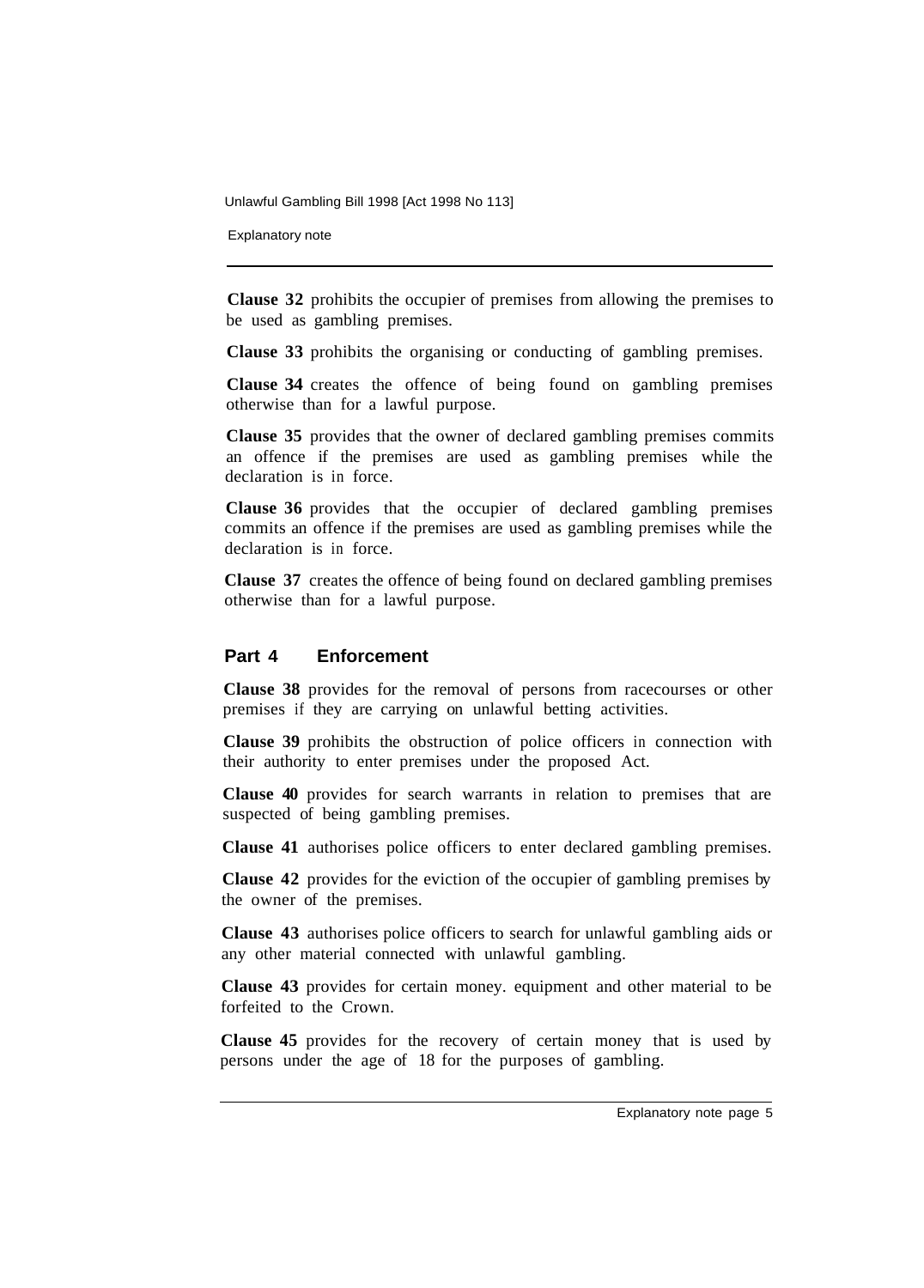Explanatory note

#### **Part 5 Evidence and procedure**

**Clause 46** relates to evidence of publication of notices under the proposed Act concerning the declaration of premises as gambling premises.

**Clause 47** provides that a person may be found to be a participant in an unlawful game even though the person was not playing the game for any money.

**Clause 48** specifies certain circumstances in which premises will be regarded as being gambling premises for the purposes of an offence under the proposed Act.

**Clause 49** relates to evidence of certain matters concerning unlawful betting.

**Clause 50** provides that witnesses may be exempted from liability for offences under the proposed Act in certain circumstances.

**Clause 51** provides for offences under the proposed Act to be dealt with by Local Courts. although some offences which attract a high penalty (ie 500 penalty units) are to be prosecuted on indictment.

**Clause 52** provides for certain offences under the proposed Act to be dealt with by way of penalty notices.

**Clause 53** deals with offences under the proposed Act that are committed by corporations.

**Clause 53** provides for the recovery of expenses incurred by the police in connection with offences involving prohibited gaming devices.

**Clause 55** allows a person's interstate gambling conviction to be counted in determining whether the person has committed a second or subsequent offence under the proposed Act.

#### **Part 6 Miscellaneous**

**Clause 56** provides that agreements relating to unlawful gambling are unenforceable, and legal action cannot be taken to recover any money or thing alleged to have been won from unlawful gambling.

**Clause 57** is a general regulation-making power.

**Clause 58** gives effect to the Schedule of savings and transitional provisions.

Explanatory note page 6